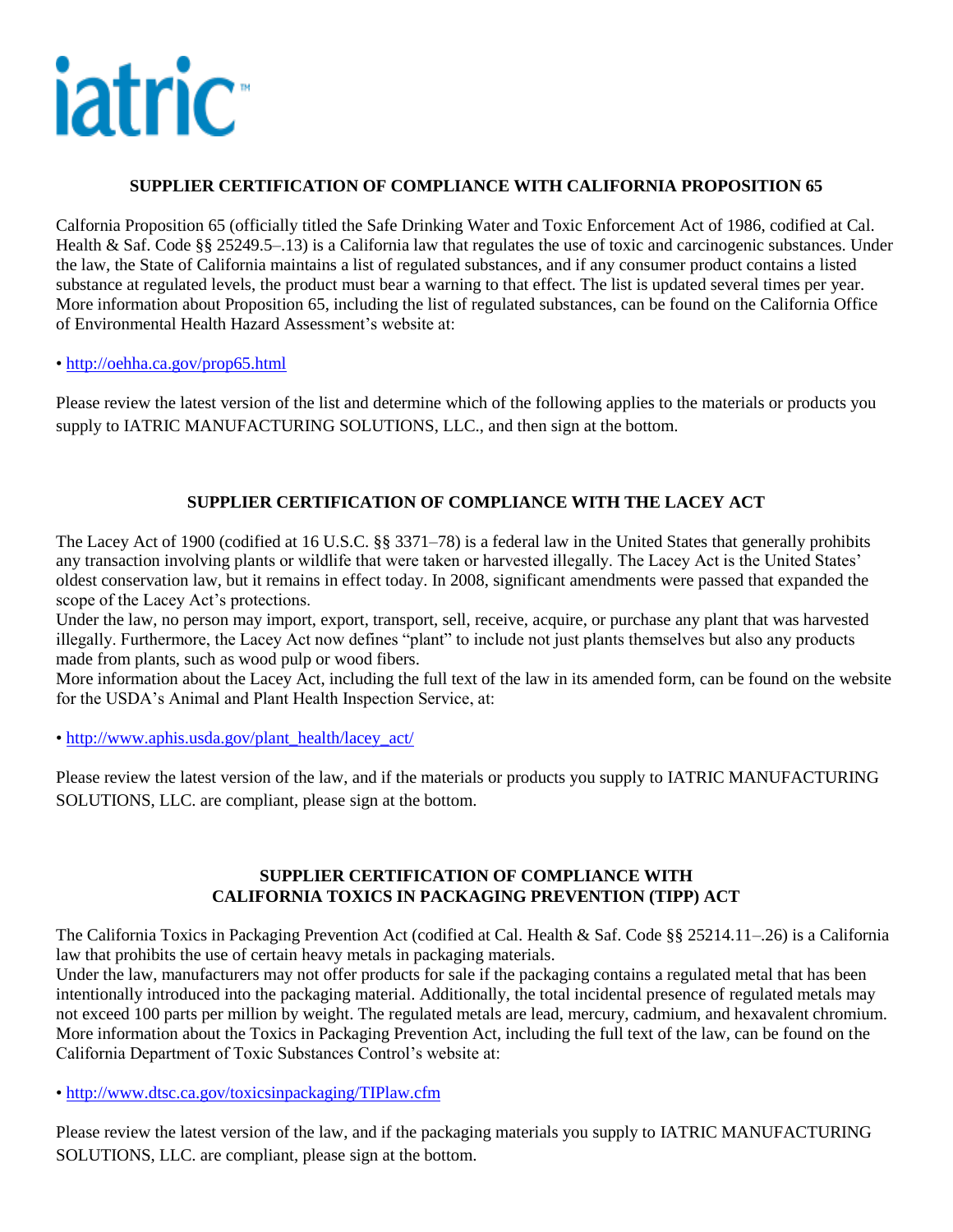# **SUPPLIER CERTIFICATION OF COMPLIANCE WITH THE U.S. CONFLICT MINERALS LAW (DODD-FRANK ACT)**

US Conflict Minerals Law (Securities and Exchange Commission, 17 CFR Parts 240 and 249b, Release No. 34- 67716; File No. S7-40-10, RIN 3235-AK84) is a new form and rule pursuant to Section 1502 of the Dodd-Frank Wall Street Reform and Consumer Protection Act relating to the use of conflict minerals. Section 1502 added Section 13(p) to the Securities and Exchange Act of 1934, which requires the Commission to promulgate rules requiring issuers with conflict minerals that are necessary to the functionality or production of a product manufactured by such person to disclose annually whether any of those minerals originated in the Democratic Republic of the Congo or an adjoining country.

More information about the US Conflict Minerals Law can be found on the Securities and Exchange Commission's website at:

### [www.sec.gov/rules/final/2012/34-67716.pdf](http://www.sec.gov/rules/final/2012/34-67716.pdf)

Please review the latest version of the list and determine which of the following applies to the materials or products you supply to IATRIC MANUFACTURING SOLUTIONS, LLC., and then sign at the bottom.

### **HEAVY METALS AND THE COALITION OF NORTHEASTERN GOVERNORS (CONEG) MODEL LEGISLATION**

Comply with the following regulations governing heavy metals content in the manufactured packaging articles and packaging components:

- Coalition of Northeastern Governors (CONEG) Model Legislation
- European Union Directive 94/62/EC
- California Toxics in Packaging Prevention Act of 2007

Comply by precluding the usage of any incoming raw material that fails to comply with the following criteria concerning heavy metals:

- Lead, Cadmium, Mercury, and Hexavalent Chromium are not intentionally added as ingredients or used in the manufacturing process
- The total incidental level of Lead, Cadmium, Mercury, and Hexavalent Chromium in the finished packaging product is below 100 ppm (combined weight rather than individual weight).

Please review this list, and if the materials or products you supply to IATRIC MANUFACTURING SOLUTIONS, LLC. are compliant, please sign at the bottom.